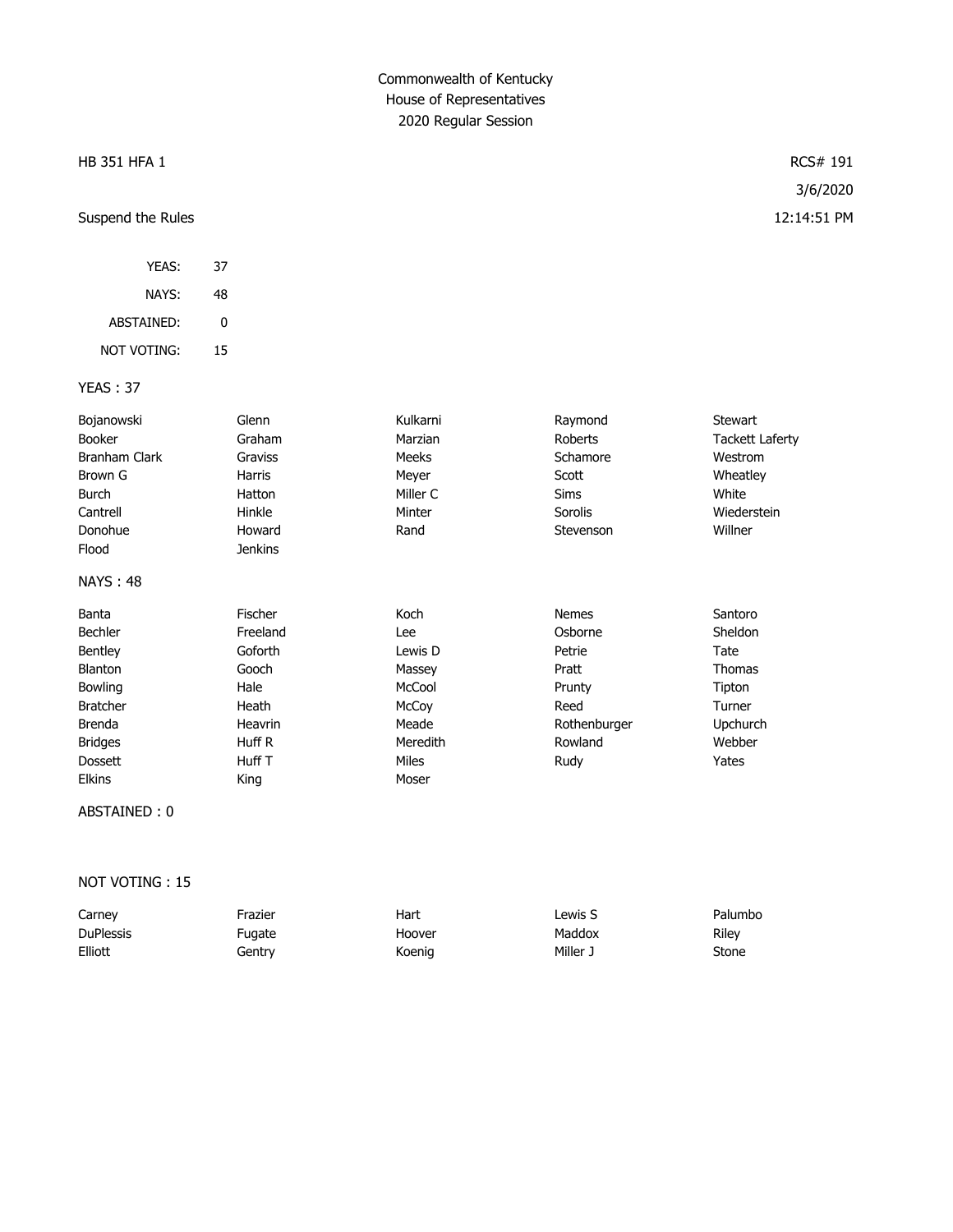| <b>HB 351</b>        |          | AN ACT relating to revenue measures. EMERGENCY |                | RCS# 192                |
|----------------------|----------|------------------------------------------------|----------------|-------------------------|
| Pass                 |          |                                                |                | 3/6/2020<br>12:25:17 PM |
| YEAS:                | 57       |                                                |                |                         |
| NAYS:                | 34       |                                                |                |                         |
| ABSTAINED:           | 0        |                                                |                |                         |
| <b>NOT VOTING:</b>   | 9        |                                                |                |                         |
| <b>YEAS: 57</b>      |          |                                                |                |                         |
| Banta                | Freeland | Koenig                                         | Moser          | Sheldon                 |
| Bechler              | Goforth  | Lewis D                                        | <b>Nemes</b>   | Sims                    |
| Bentley              | Gooch    | Lewis S                                        | Osborne        | <b>Stewart</b>          |
| Blanton              | Graviss  | Massey                                         | Petrie         | Tate                    |
| Bowling              | Hale     | McCool                                         | Pratt          | <b>Thomas</b>           |
| <b>Bratcher</b>      | Hart     | McCoy                                          | Reed           | Tipton                  |
| <b>Brenda</b>        | Heath    | Meade                                          | Riley          | Turner                  |
| <b>Bridges</b>       | Heavrin  | Meredith                                       | Rothenburger   | Upchurch                |
| Dossett              | Huff R   | Meyer                                          | Rowland        | Webber                  |
| Elkins               | Huff T   | Miles                                          | Rudy           | White                   |
| Fischer              | King     | Miller J                                       | Santoro        | Yates                   |
| Frazier              | Koch     |                                                |                |                         |
| <b>NAYS: 34</b>      |          |                                                |                |                         |
| Bojanowski           | Flood    | Howard                                         | Minter         | Stevenson               |
| Booker               | Gentry   | <b>Jenkins</b>                                 | Rand           | <b>Tackett Laferty</b>  |
| <b>Branham Clark</b> | Glenn    | Kulkarni                                       | Raymond        | Westrom                 |
| Brown G              | Graham   | Maddox                                         | <b>Roberts</b> | Wheatley                |
| <b>Burch</b>         | Harris   | Marzian                                        | Schamore       | Wiederstein             |
| Cantrell             | Hatton   | <b>Meeks</b>                                   | Scott          | Willner                 |
| Donohue              | Hinkle   | Miller C                                       | Sorolis        |                         |
| ABSTAINED: 0         |          |                                                |                |                         |

NOT VOTING : 9

| Carney           | Elliott | Hoover | Palumbo | Stone |
|------------------|---------|--------|---------|-------|
| <b>DuPlessis</b> | Fugate  | Lee    | Prunty  |       |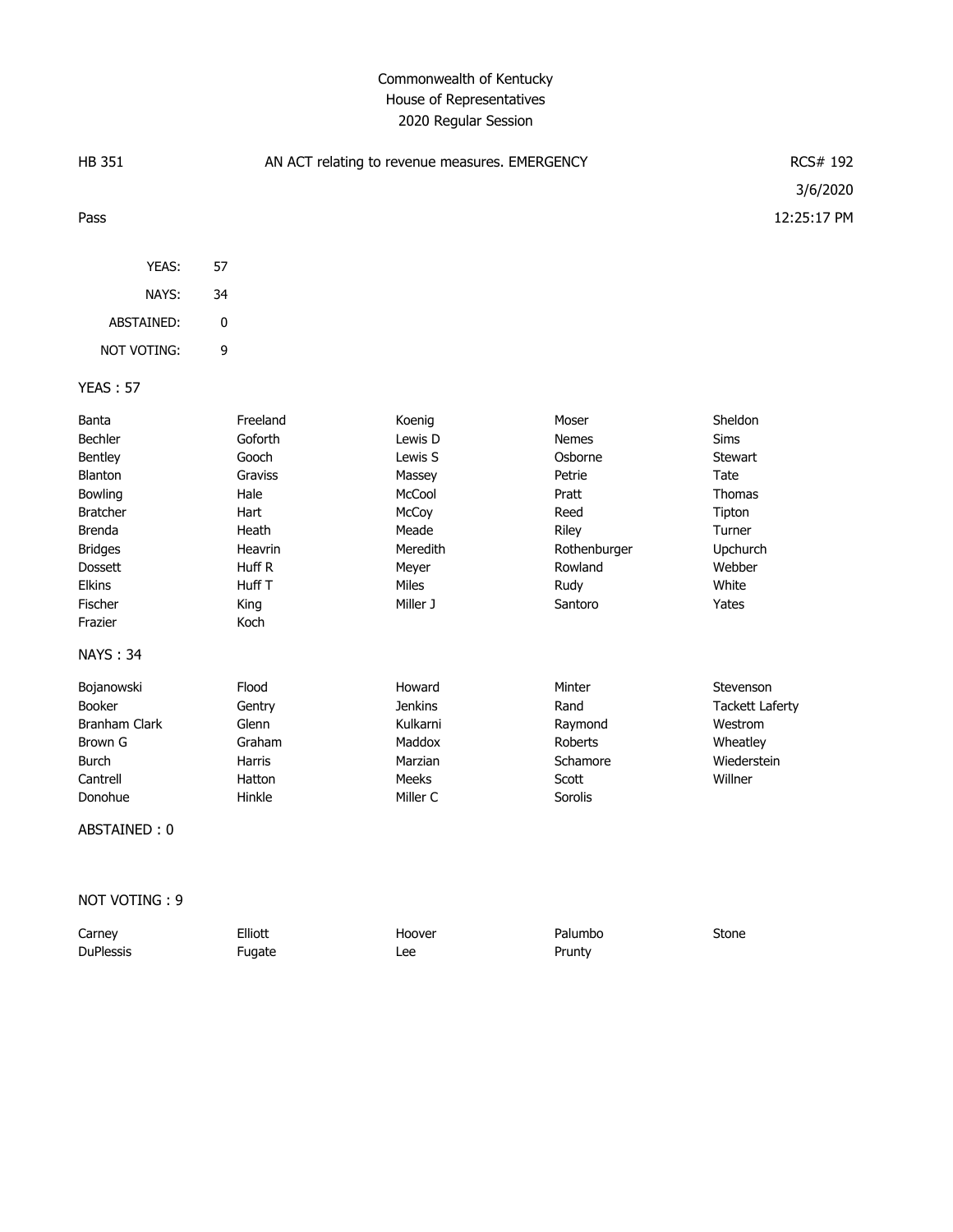## **COMMONWEALTH OF KENTUCKY SENATE 2020 Regular Session**

| <b>HB 351</b>                                            |        | AN ACT relating to revenue measures and declaring<br>an emergency. |                                                                    |                                             | RSN# 1431  |
|----------------------------------------------------------|--------|--------------------------------------------------------------------|--------------------------------------------------------------------|---------------------------------------------|------------|
|                                                          |        |                                                                    |                                                                    |                                             | 4/1/2020   |
| PASS HB 351 W/ scs2, scta1                               |        |                                                                    |                                                                    |                                             | 3:07:01 PM |
| YEAS:                                                    | 20     |                                                                    |                                                                    |                                             |            |
| NAYS:                                                    | $\, 8$ |                                                                    |                                                                    |                                             |            |
| PASSES:                                                  | 5      |                                                                    |                                                                    |                                             |            |
| NOT VOTING:                                              | 5      |                                                                    |                                                                    |                                             |            |
| <b>YEAS: 20</b>                                          |        |                                                                    |                                                                    |                                             |            |
| Alvarado<br>Carpenter<br>Carroll D<br>Castlen<br>Girdler |        | Givens<br><b>Harris</b><br>Hornback<br>Humphries<br>McDaniel       | Meredith<br><b>Mills</b><br>Nemes<br>Raque Adams<br><b>Stivers</b> | Thayer<br>West<br>Wheeler<br>Wilson<br>Wise |            |
| NAYS: 8                                                  |        |                                                                    |                                                                    |                                             |            |
| Buford<br>Embry                                          |        | Higdon<br>Robinson                                                 | Schickel<br>Smith                                                  | Webb<br>Westerfield                         |            |
| PASSES: 5                                                |        |                                                                    |                                                                    |                                             |            |
| McGarvey<br>Parrett                                      |        | Schroder                                                           | Thomas                                                             | Turner                                      |            |
| NOT VOTING: 5                                            |        |                                                                    |                                                                    |                                             |            |
| Carroll J<br>Clark                                       |        | Harper Angel                                                       | Kerr                                                               | Neal                                        |            |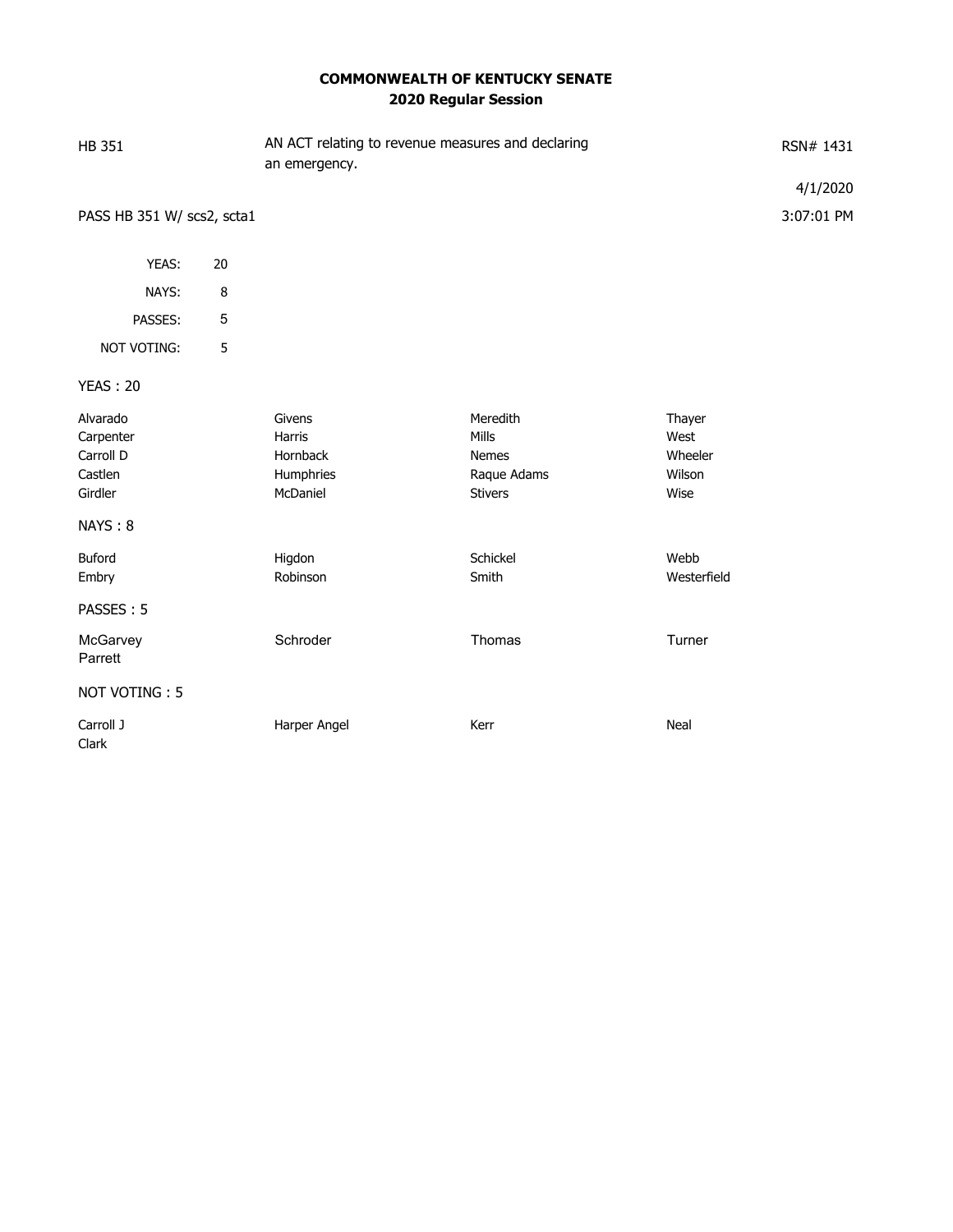| <b>HB 351</b>    |    |                | AN ACT relating to revenue measures. EMERGENCY |              | RCS# 333<br>4/1/2020   |
|------------------|----|----------------|------------------------------------------------|--------------|------------------------|
| Final Passage    |    |                |                                                |              | 4:56:49 PM             |
| YEAS:            | 68 |                |                                                |              |                        |
| NAYS:            | 22 |                |                                                |              |                        |
| ABSTAINED:       | 0  |                |                                                |              |                        |
| NOT VOTING:      | 10 |                |                                                |              |                        |
| <b>YEAS: 68</b>  |    |                |                                                |              |                        |
| Banta            |    | Fischer        | Howard                                         | Miller J     | Sheldon                |
| Bechler          |    | Frazier        | Huff R                                         | Moser        | Sims                   |
| Bentley          |    | Freeland       | Huff T                                         | <b>Nemes</b> | Stevenson              |
| <b>Blanton</b>   |    | Fugate         | King                                           | Osborne      | <b>Stewart</b>         |
| Bowling          |    | Glenn          | Koch                                           | Petrie       | Tate                   |
| Branham Clark    |    | Goforth        | Koenig                                         | Pratt        | <b>Thomas</b>          |
| <b>Bratcher</b>  |    | Gooch          | Lewis D                                        | Prunty       | Tipton                 |
| Brenda           |    | Graviss        | Lewis S                                        | Reed         | Turner                 |
| <b>Bridges</b>   |    | Hale           | Massey                                         | Riley        | Upchurch               |
| Cantrell         |    | Harris         | McCool                                         | Rothenburger | Webber                 |
| <b>Dossett</b>   |    | Hart           | McCoy                                          | Rowland      | Westrom                |
| <b>DuPlessis</b> |    | Heath          | Meade                                          | Rudy         | White                  |
| Elkins           |    | Heavrin        | Meredith                                       | Santoro      | Yates                  |
| Elliott          |    | Hinkle         | Miles                                          |              |                        |
| <b>NAYS: 22</b>  |    |                |                                                |              |                        |
| Bojanowski       |    | Gentry         | Lee                                            | Minter       | Scott                  |
| Booker           |    | Graham         | Maddox                                         | Raymond      | Sorolis                |
| <b>Brown G</b>   |    | Hatton         | Meeks                                          | Roberts      | <b>Tackett Laferty</b> |
| Donohue          |    | <b>Jenkins</b> | Meyer                                          | Schamore     | Wheatley               |
| Flood            |    | Kulkarni       |                                                |              |                        |
| ABSTAINED: 0     |    |                |                                                |              |                        |
|                  |    |                |                                                |              |                        |

NOT VOTING : 10

| <b>Burch</b> | Hoover  | Miller C | Rand  | Wiederstein |
|--------------|---------|----------|-------|-------------|
| Carney       | Marzian | Palumbo  | Stone | Willner     |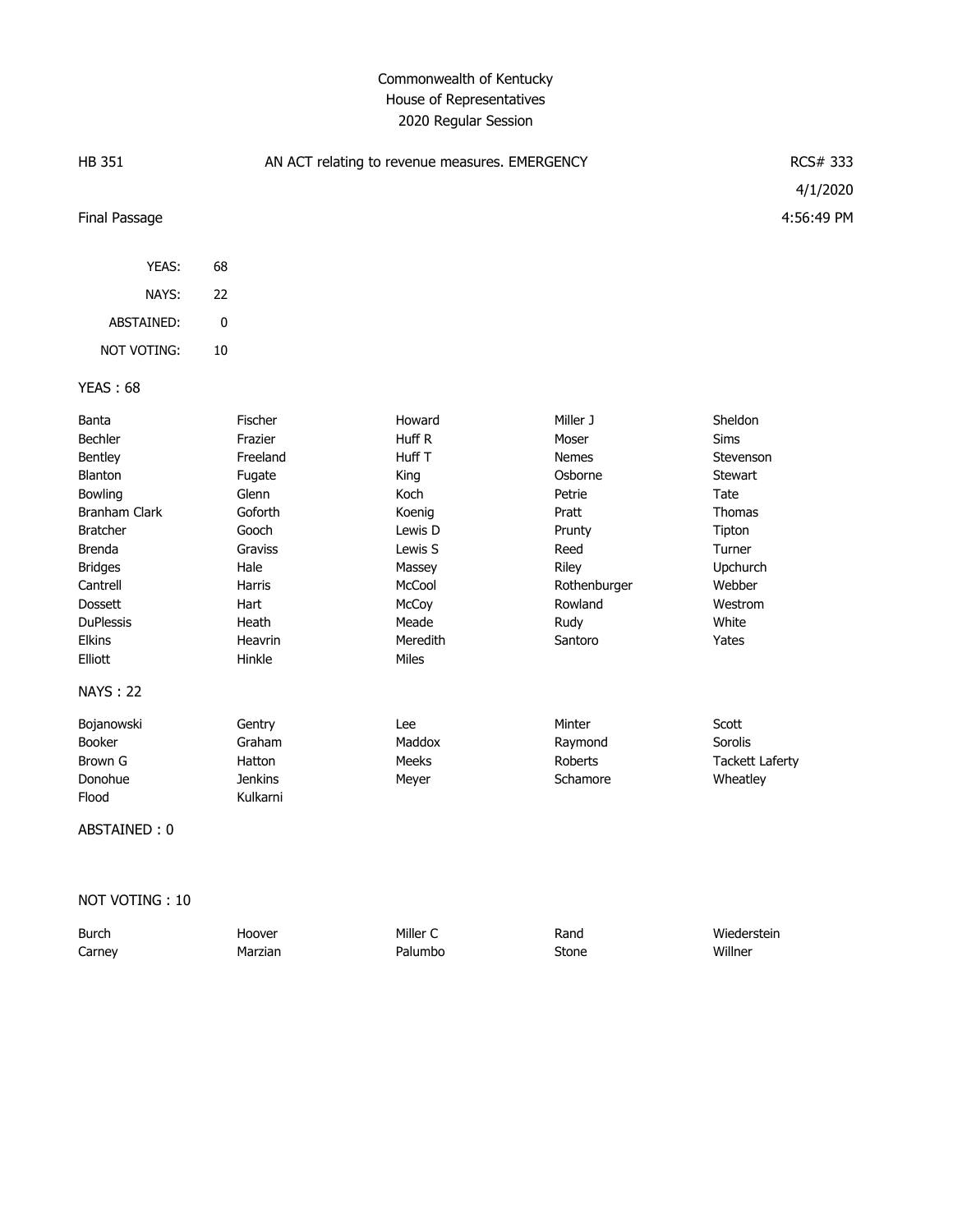| <b>HB 351</b>                                                                                                                                                                  |                                                                                                                      | AN ACT relating to revenue measures. EMERGENCY                                                        |                                                                                                                     | <b>RCS# 374</b>                                                                                              |
|--------------------------------------------------------------------------------------------------------------------------------------------------------------------------------|----------------------------------------------------------------------------------------------------------------------|-------------------------------------------------------------------------------------------------------|---------------------------------------------------------------------------------------------------------------------|--------------------------------------------------------------------------------------------------------------|
|                                                                                                                                                                                |                                                                                                                      |                                                                                                       |                                                                                                                     | 4/15/2020                                                                                                    |
| Veto Override                                                                                                                                                                  |                                                                                                                      |                                                                                                       |                                                                                                                     | 12:49:22 PM                                                                                                  |
| YEAS:                                                                                                                                                                          | 57                                                                                                                   |                                                                                                       |                                                                                                                     |                                                                                                              |
| NAYS:                                                                                                                                                                          | 32                                                                                                                   |                                                                                                       |                                                                                                                     |                                                                                                              |
| ABSTAINED:                                                                                                                                                                     | $\pmb{0}$                                                                                                            |                                                                                                       |                                                                                                                     |                                                                                                              |
| NOT VOTING:                                                                                                                                                                    | 11                                                                                                                   |                                                                                                       |                                                                                                                     |                                                                                                              |
| <b>YEAS: 57</b>                                                                                                                                                                |                                                                                                                      |                                                                                                       |                                                                                                                     |                                                                                                              |
| Banta<br>Bechler<br>Bentley<br>Blanton<br>Bowling<br><b>Bratcher</b><br><b>Brenda</b><br><b>Bridges</b><br>Dossett<br><b>DuPlessis</b><br>Elkins<br>Elliott<br><b>NAYS: 32</b> | Fischer<br>Frazier<br>Freeland<br>Fugate<br>Goforth<br>Gooch<br>Hale<br>Hart<br>Heath<br>Heavrin<br>Huff R<br>Huff T | King<br>Koch<br>Koenig<br>Lee<br>Lewis D<br>Lewis S<br>Massey<br>McCool<br>McCoy<br>Meade<br>Meredith | Miles<br>Miller J<br>Moser<br><b>Nemes</b><br>Osborne<br>Petrie<br>Pratt<br>Prunty<br>Reed<br>Riley<br>Rothenburger | Rowland<br>Rudy<br>Santoro<br>Schamore<br>Sheldon<br>Tate<br>Thomas<br>Tipton<br>Upchurch<br>Webber<br>Yates |
| Bojanowski<br>Booker<br><b>Branham Clark</b><br>Brown G<br>Cantrell<br>Donohue<br>Flood<br>ABSTAINED: 0                                                                        | Gentry<br>Glenn<br>Graham<br>Graviss<br>Harris<br>Hatton<br>Hinkle                                                   | Howard<br><b>Jenkins</b><br>Kulkarni<br>Meeks<br>Meyer<br>Minter                                      | Rand<br>Raymond<br>Roberts<br>Scott<br>Sims<br>Stevenson                                                            | Stone<br><b>Tackett Laferty</b><br>Westrom<br>Wheatley<br>Wiederstein<br>Willner                             |

NOT VOTING : 11

| Burch  | Maddox  | Miller C | Sorolis        | Turner |
|--------|---------|----------|----------------|--------|
| Carney | Marzian | Palumbo  | <b>Stewart</b> | White  |
| Hoover |         |          |                |        |